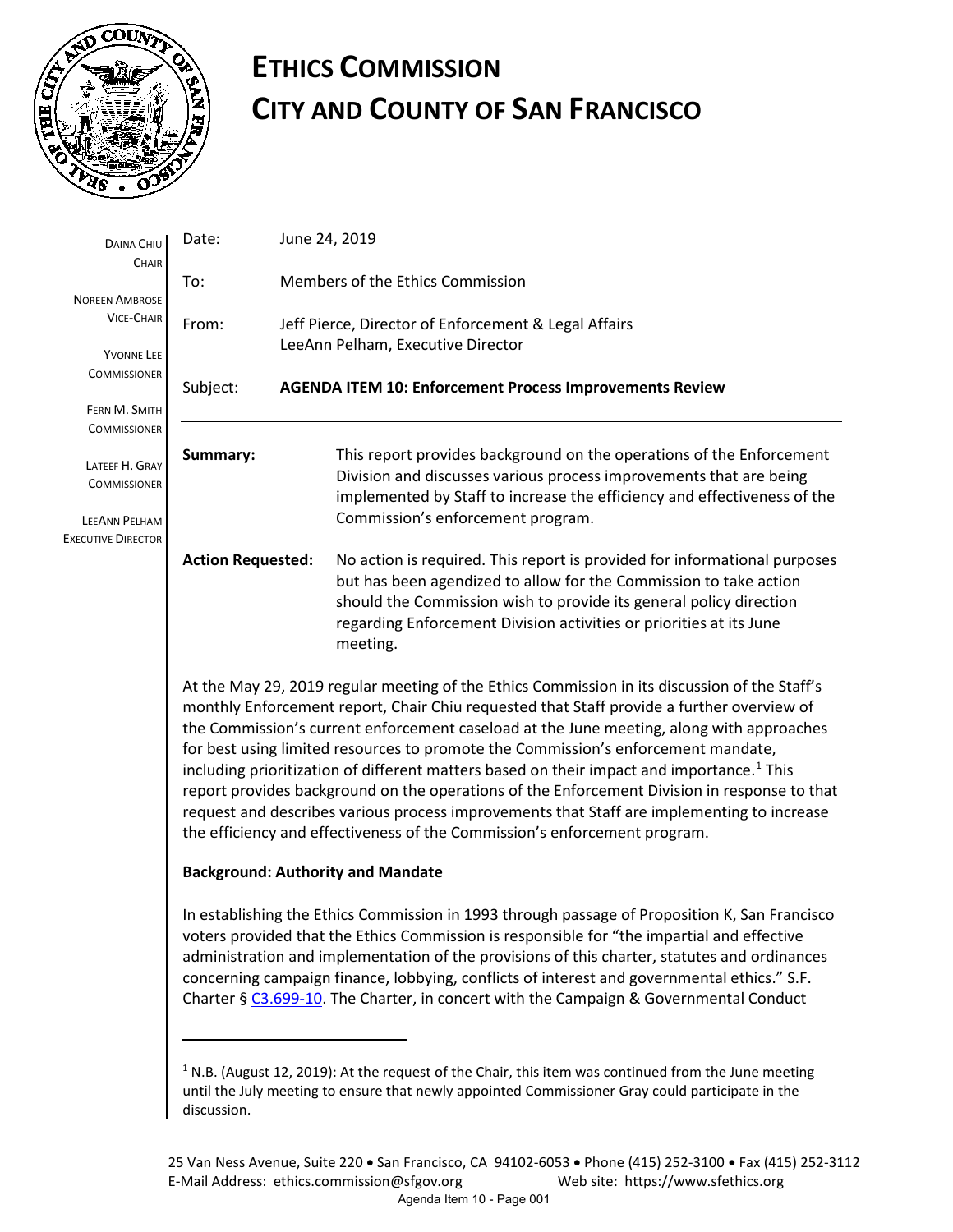Code, provides that the Commission has authority to investigate and administratively enforce alleged violations of campaign finance, lobbying, conflicts of interest, governmental ethics, and whistleblower retaliation. *Id.* § [C3.699-13.](http://library.amlegal.com/nxt/gateway.dll/California/charter_sf/appendixcethicsprovisions*?f=templates$fn=default.htm$3.0$vid=amlegal:sanfrancisco_ca$anc=JD_C3.699-13) In furtherance of the Commission's duties, S.F. Charte[r section](http://library.amlegal.com/nxt/gateway.dll/California/charter_sf/articlexvethics?f=templates$fn=default.htm$3.0$vid=amlegal:sanfrancisco_ca$anc=JD_ArticleXV) 15.100 provides, in part, that "[t]he Commission may subpoena witnesses, compel their attendance and testimony, administer oaths and affirmations, take evidence and require by subpoena the production of any books, papers, records or other items material to the performance of the Commission's duties or exercise of its powers." The Commission's enforcement mandate is further addressed as a finding of the City's Campaign Finance Reform Ordinance, which provides, in part, that "[i]t is the purpose and intent of the People of the City and County of San Francisco in enacting this Chapter to . . . provide full and fair enforcement of all the provisions in this Chapter." S.F. Campaign & Governmental Conduct Code § 1.100  $(b)(1)$ .

Operationally, responsibility to investigate alleged violations and pursue appropriate resolution of those matters based on the facts and the law is assigned to the Enforcement Division.

# **Overview of Current Enforcement Caseload**

The number, average age, and type of matters in preliminary review or opened as investigations has been reported regularly at Commission meetings since April 2016. Regular public disclosure of that data has been designed to provide the opportunity for the Commission and the public to have better transparency into the nature and pace of work conducted by Staff in pursuing the Commission's administrative enforcement mandate.

Figure 1 below shows the general types of the 88 matters that were under investigation as of the end of May, 2019. Of the 88 matters then under investigation, just over half, or 51 percent, were related to alleged violations of campaign finance and reporting provisions of the law. Another 40 percent were ethics-related matters, including eight percent that involved alleged misuse of position to engage in retaliation against a whistleblower. The remaining nine percent were matters alleging violations of the City's lobbying laws.

Figure 2 provides a further breakdown of the types of alleged violations under investigation within the areas of campaigns, ethics, and lobbying in those 88 cases.

#### **Figure 1**



General Type of 88 Matters in Open Investigation as of May 23, 2019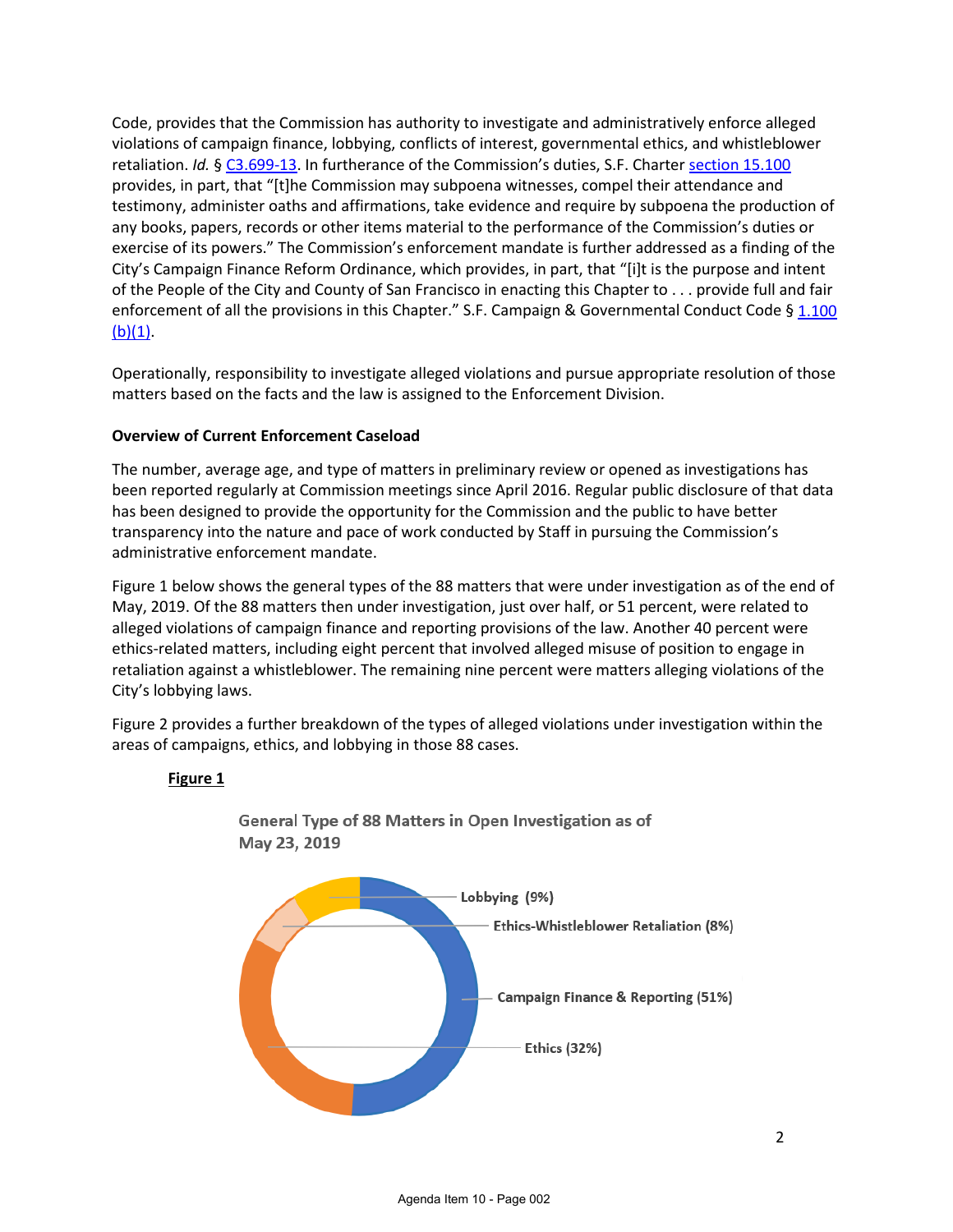# **Figure 2**

| <b>CAMPAIGNS</b>                                    |    |      |  |  |
|-----------------------------------------------------|----|------|--|--|
| Campaign Finance - Contribution Limits              | 5  | 11%  |  |  |
| Campaign Finance - Prohibited Contributions         | 6  | 13%  |  |  |
| Campaign Finance - Improper Use of Campaign Funds   | 5  | 11%  |  |  |
| Campaign Reporting - Filing & Disclosure            | 17 | 38%  |  |  |
| <b>Campaign Reporting - Advertising Disclaimers</b> | 8  | 18%  |  |  |
| Campaign Reporting - Campaign Consultant            | 4  | 9%   |  |  |
|                                                     | 45 | 100% |  |  |
| <b>ETHICS</b>                                       |    |      |  |  |
| Conflicts of Interest                               | 7  | 20%  |  |  |
| <b>Gift Restrictions</b>                            | 4  | 11%  |  |  |
| Misuse of Office - Incompatible Activities          | 14 | 40%  |  |  |
| Misuse of Office - Political Activity               | 2  | 6%   |  |  |
| Misuse of Office - Private Gain                     | 1  | 3%   |  |  |
| Misuse of Office - Whistleblower Retaliation        | 7  | 20%  |  |  |
|                                                     | 35 | 100% |  |  |
| <b>LOBBYING</b>                                     |    |      |  |  |
| <b>Prohibited Activities</b>                        | 3  | 38%  |  |  |
| Registration/Reporting                              | 5  | 63%  |  |  |
|                                                     | 8  | 100% |  |  |

By way of additional analysis, of the 88 investigations that were open at the end of May, 2019, 17 matters (or 19 percent) were in the stipulation or Probable Cause Report drafting phase, 66 matters (or 75 percent) were in the ongoing investigation phase, and five matters (or six percent) were on hold pending the action of another agency.

#### **Background on Recent Enforcement Practices**

Historically, a majority of the Ethics Commission's enforcement matters have originated by complaint, which the Commission receives from members of the public, candidates and committees, whistleblowers, and referral from peer agencies. The Commission may likewise conduct investigations on its own initiative, S.F. Charter §  $C3.699-13(a)$ , or based on referrals of completed audits from the Audit Division. As an agency with authority to pursue administrative enforcement for violations of the laws within its jurisdiction, the Ethics Commission pursues enforcement based on strict liability. The neutral, fair, and consistent application of strict liability provides accountability for compliance with the laws in a manner than promotes a political culture in which no person is above the law or subject to selective enforcement.

Over each of the past three fiscal years, the Division has received an average of 140 complaints, the vast majority originating from outside the Commission. Also over each of the past three fiscal years, the Division has opened an average of 45 investigations, or nearly one a week. Over the last twelve months, the Division has had an average of 86 investigations open at any given time. While caseloads are unpredictable and regularly in flux, the number of complaints received tends to increase during elections.

The Division's current enforcement caseload—with a preliminary review docket of 45 matters averaging nearly nine months to process and an open investigations docket of more than 90 matters averaging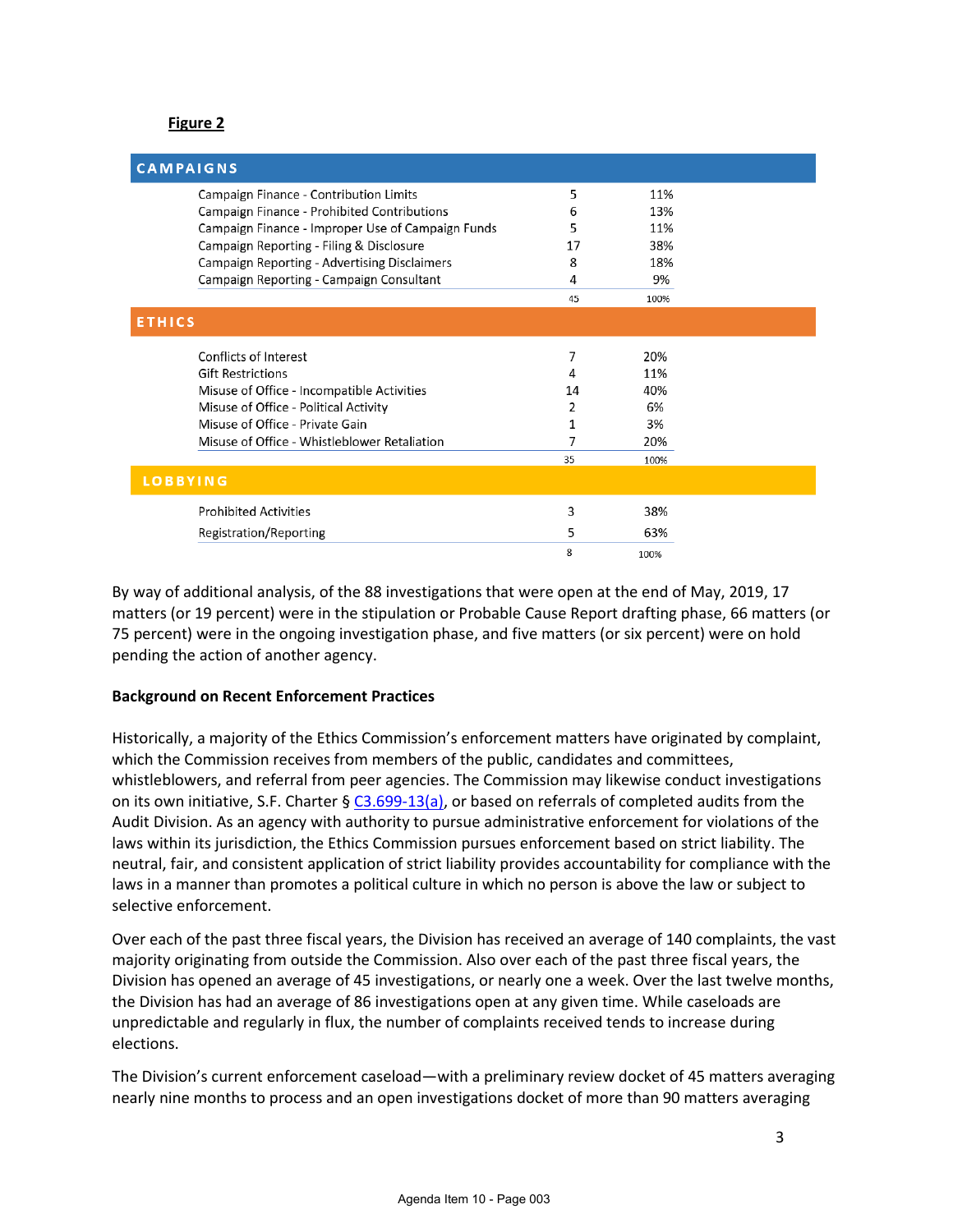14.5 months to resolve—has resulted from a combination of factors. One is that within the last fiscal three years the Division had no investigative staff for a duration of roughly six months, a period from which the Division continues to recover. Another factor is that the restructured Enforcement Division has endeavored for the last two years to open investigations into all meritorious complaints alleging a violation of law within the Commission's jurisdiction. A third contributing factor is that the Division has endeavored to handle those complaints in roughly the order in which they arrived (first in, first out), including those matters held over from the period of understaffing.

Against this backdrop, it is noteworthy that the average number of months from the date a complaint was received to the opening of an investigation has shown improvement. Among the 88 investigations open as of the end of May, 2019, for example, the average number of months between the date the complaint was received to the opening of a formal investigation continues to show a downward trend.



#### **Figure 3**

More specifically, of those 88 complaints reflected above, on average it took the Enforcement Division twelve months to open the investigation for complaints received prior to August 2016 (before the Commission hired the prior Enforcement Director), six months to open the investigation for complaints received between August 2016 and March 2018 (during the tenure of the Commission's prior Enforcement Director), seven months to open the investigation for complaints received between March and August 2018 (when the Commission had an Acting Enforcement Director) and three months to open the investigation for complaints received from September 2018 to present (after the Commission permanently filled the position of Enforcement Director).

Apart from these accelerating trends, because of the size of its investigative docket and the approach of handling complaints on a roughly first in, first out basis, investigators are working more than optimally on cases with older conduct at issue. To inform its process improvement review, Staff analyzed the period of time between the alleged conduct and stipulation resolutions for its own caseload as well as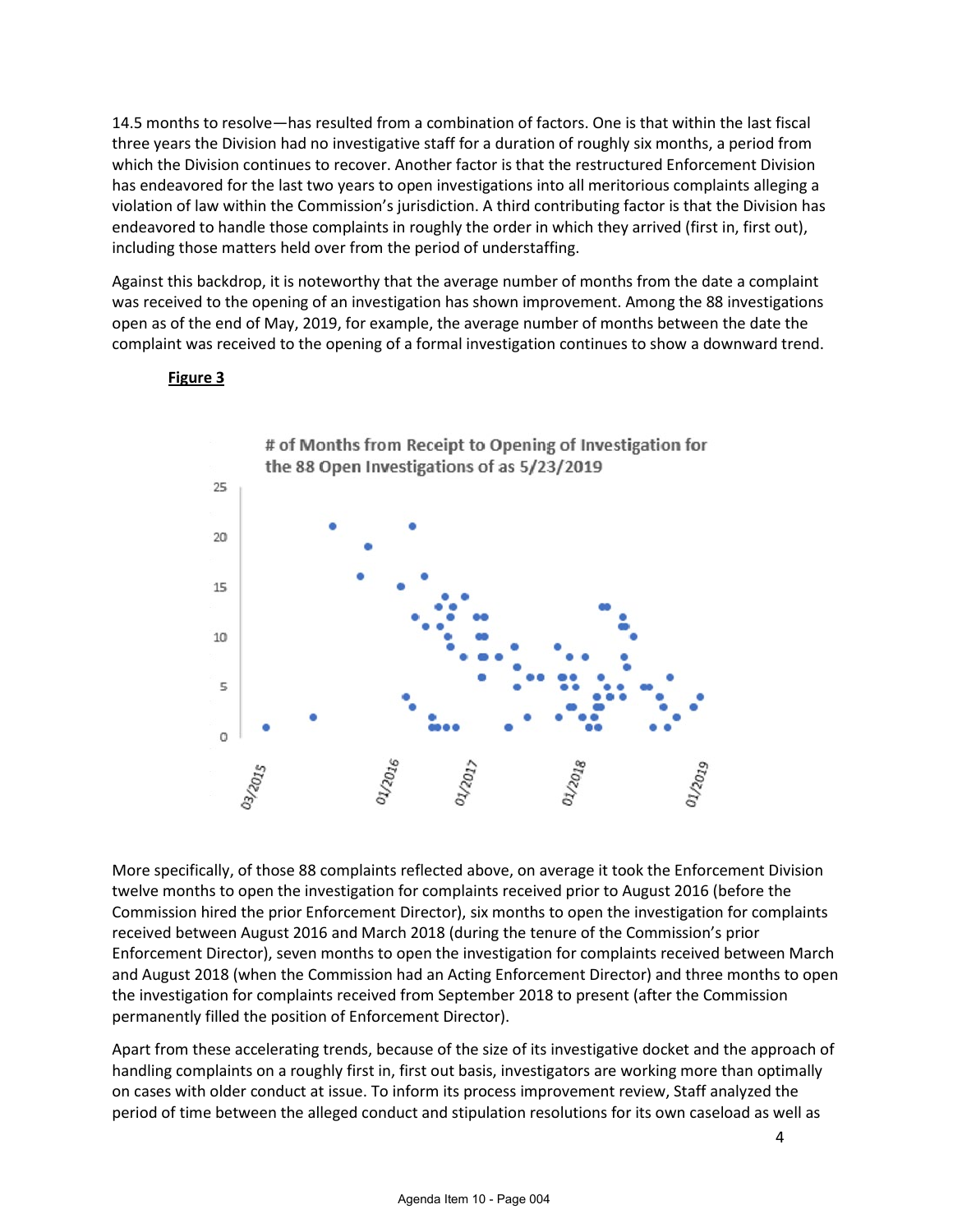those at peer agencies in Los Angeles, San Diego, and Oakland over the past three fiscal years. Based on published stipulations of those agencies, a comparison of average time between conduct and a ratified stipulation is shown in Figure 4, below.

> Average Time Between Conduct and Ratified Stipulated Settlement Resolving the Matter at Four Local Ethics Agencies, Fiscal Years 2017,

# 2.4 years 2.5 years 2.3 years 1.2 years SF Ethics Los Angeles Ethics Oakland Ethics San Diego Ethics

# **Figure 4**

2018 and 2019 to date

The Charter provides that the Ethics Commission "shall investigate" alleged violations within its jurisdiction whenever it determines there is "sufficient cause" to do so. S.F. Charter [§ C3.699-13\(a\).](http://library.amlegal.com/nxt/gateway.dll/California/charter_sf/appendixcethicsprovisions*?f=templates$fn=default.htm$3.0$vid=amlegal:sanfrancisco_ca$anc=JD_C3.699-13) The Charter does not, however, define the meaning of "sufficient cause." Over the past three years as the Commission's programs and operations have been in transition, the prosecutorial discretion and program practices exercised by the Enforcement Division have been guided by the twin goals of (1) ensuring all meritorious complaints are addressed and (2) strengthening investigative and enforcement structures, regulations, and practices to ensure more standardization, better consistency, fairness, thoroughness, and due process. For example, in developing a body of shared understanding and consistency for case treatment, the Division prepares analyses to help ensure a matter has not been dismissed or closed on an improper basis, that it has not overlooked relevant facts or law, and that it has not failed to investigate facts that may have substantiated a theory of liability. These processes have gained traction, yet as the caseload has grown and resources have remained relatively level, regularly evaluating how best to allocate finite resources going forward is critical to continuous improvement.

Of those complaints the Commission has received, some may be characterized as more administrative in nature, meaning those that solely or chiefly concern alleged violations of filing, disclaimer, or recordkeeping requirements. Others involve alleged violations of matters that are relatively greater in scale, scope, or complexity and involve, for example, alleged misuse of public position, conflicts of interest, or other prohibited activities by officials, campaign contributors, or lobbyists, or patterns of such activities. While the more administrative cases can often require relatively less time or fewer staff resources to bring to a resolution with a respondent, broader scope investigations often require substantially more resources to conduct the investigation, gather and assess evidence, and negotiate a stipulated settlement.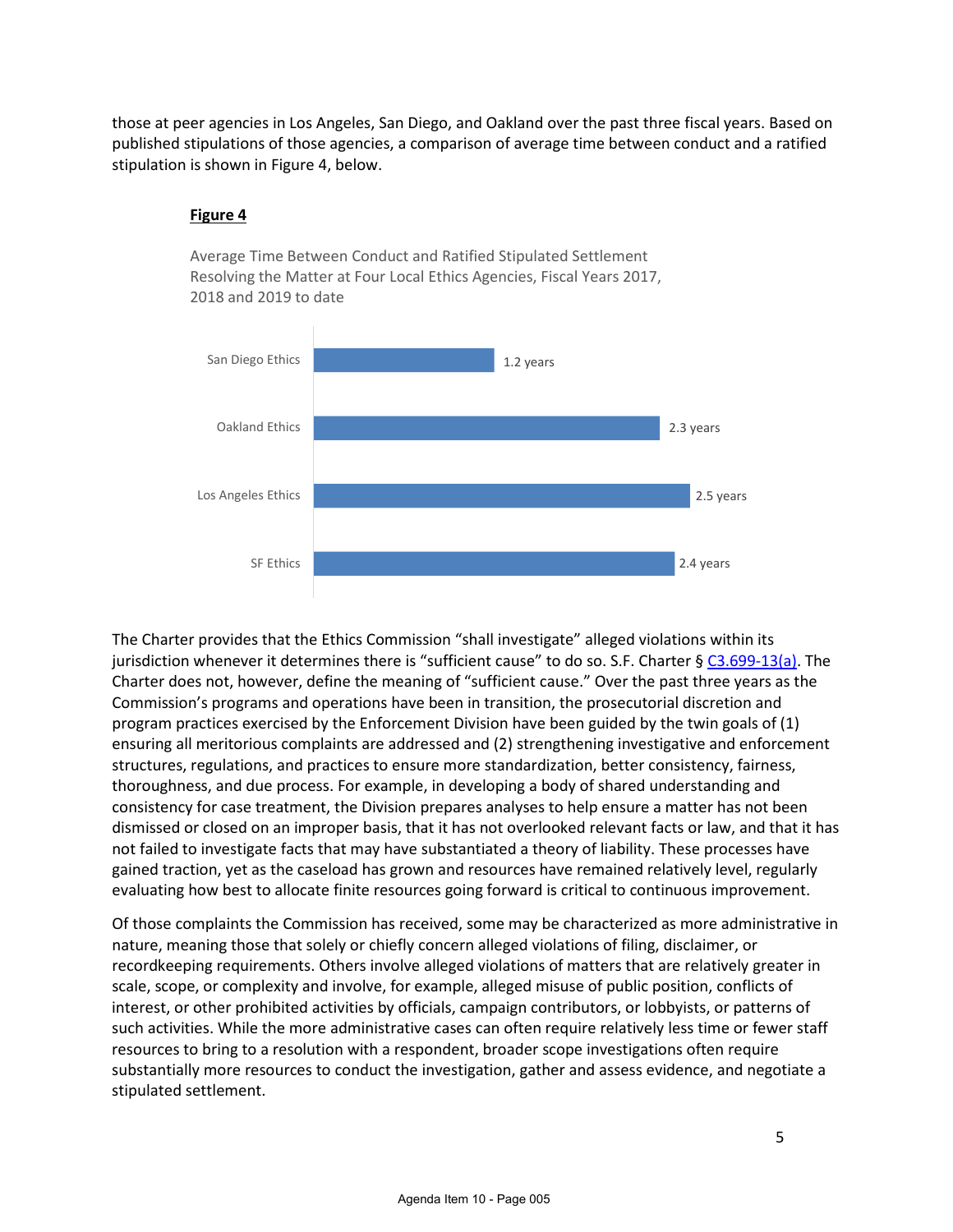One approach the Commission has taken in the past is by identifying a subset of matters that are subject to a Fixed Penalty Policy. Adopted in 2013, that Policy is designed to provide consistency, predictability, and fairness in the resolution of identified matters, while also preserving investigative resources for more complex or severe kinds of violations that typically require more resources to bring to resolution. Stipulations secured through the Fixed Penalty Policy arise from a more streamlined resolution of violations of several provisions in the Campaign Finance Reform Ordinance that are generally discovered during a review of campaign finance statements or other disclosure statements and typically require little to no investigation or other evidence to show that the violation occurred. Figure 5 lists the provisions that are covered by the existing Fixed Fine Penalty Policy.

# **Figure 5**



#### **Process Improvements in Enforcement Practices**

Having assessed its recent enforcement approaches and practices and noting the Commission's expressed interest in also ensuring appropriate process improvements to allow the Commission's finite enforcement resources to be leveraged most effectively, the Enforcement Division has identified and is implementing a series of steps.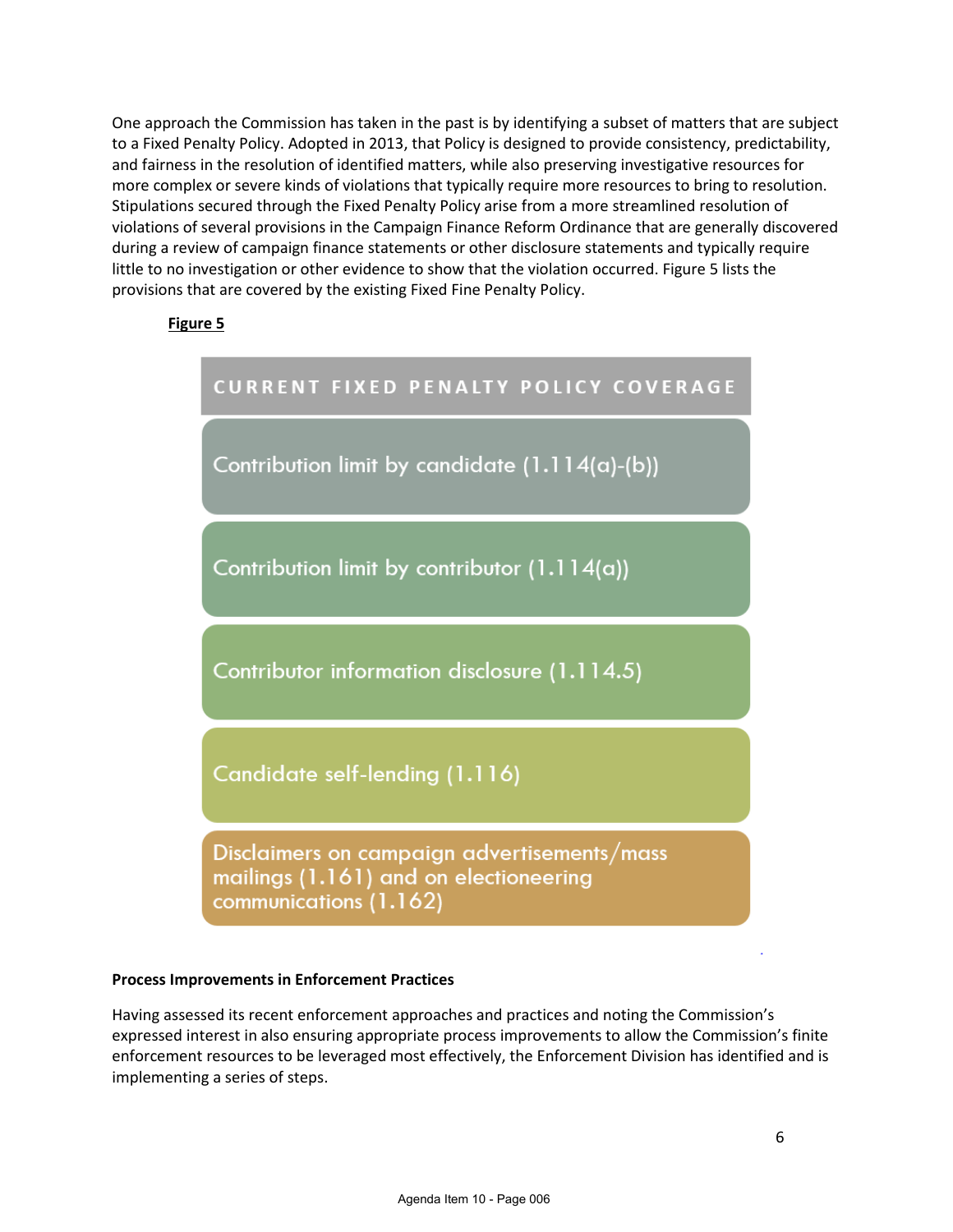## *Case Prioritization*

To inform its review of operational methods and processes, the Division consulted counterparts at the Los Angeles City Ethics Commission, the San Diego Ethics Commission, and the Oakland Public Ethics Commission. Similar to San Francisco, most also handle complaints in their rough order and allocate resources according to the complexity of a matter and any urgency arising chiefly from a statute of limitations. Based on those and further internal discussions, the Enforcement Division has identified the following criteria for assessing the relative prioritization of cases:

- Severity of the alleged violation
- Impact of a Commission decision
- Timing of alleged misconduct
- Availability of a meaningful remedy
- Probability of substantiating allegations
- Availability of enforcement resources

To clarify, by severity of the alleged violation, the Division may evaluate the type and scale of the alleged misconduct. In general, those matters involving allegations of public corruption, misuse of position by public officials, self-dealing, conflicts of interest, whistleblower retaliation, and other breaches of the public trust will be assigned a higher relative prioritization by Staff than, for example, cases involving solely reporting or recordkeeping omissions or deficiencies.

By impact of a Commission decision, the Division may evaluate the scope of the alleged misconduct (that is to say, not only as to a given respondent but more broadly across the regulated community), the probable deterrent value of a public resolution, and the public interest in securing an enforcement outcome. The Commission's Enforcement Regulations identify additional factors that may be used in evaluating the impact of a Commission decision. Enforcement Regulation section 7(A) provides that an open investigation may be closed in the interest of justice (that is to say, irrespective of the evidence), including if the violation was *de minimis* or further prosecution of the complaint would not further the purpose of the law. The Division may apply these considerations, for example, where no independent witnesses can be identified to corroborate the allegations, where another City agency in performing a concurrent investigation appropriately absorbs the allegations under the Commission's investigation, or the respondent is unlikely to engage again in the alleged misconduct, such as by virtue of significantly changed circumstances.

With these factors in place to help guide and focus enforcement resources as may be needed, the Division will plan to allocate resources accordingly toward the most pressing and significant matters. As with any exercise of prosecutorial discretion, of course, matters that present considerations other than these criteria may also warrant heightened focus and resources if they present circumstances that indicate a breadth in their scope or complexity, such as a pattern of alleged violations or of ongoing conduct that runs counter to the law.

# *Streamlined Administrative Resolution Program*

The Division also proposes to expand coverage of the Commission's Fixed Penalty Policy, whereby it could handle additional reporting, disclaimer, and recordkeeping matters through streamlined procedures and thereby allow further realignment of investigative resources for broader scope